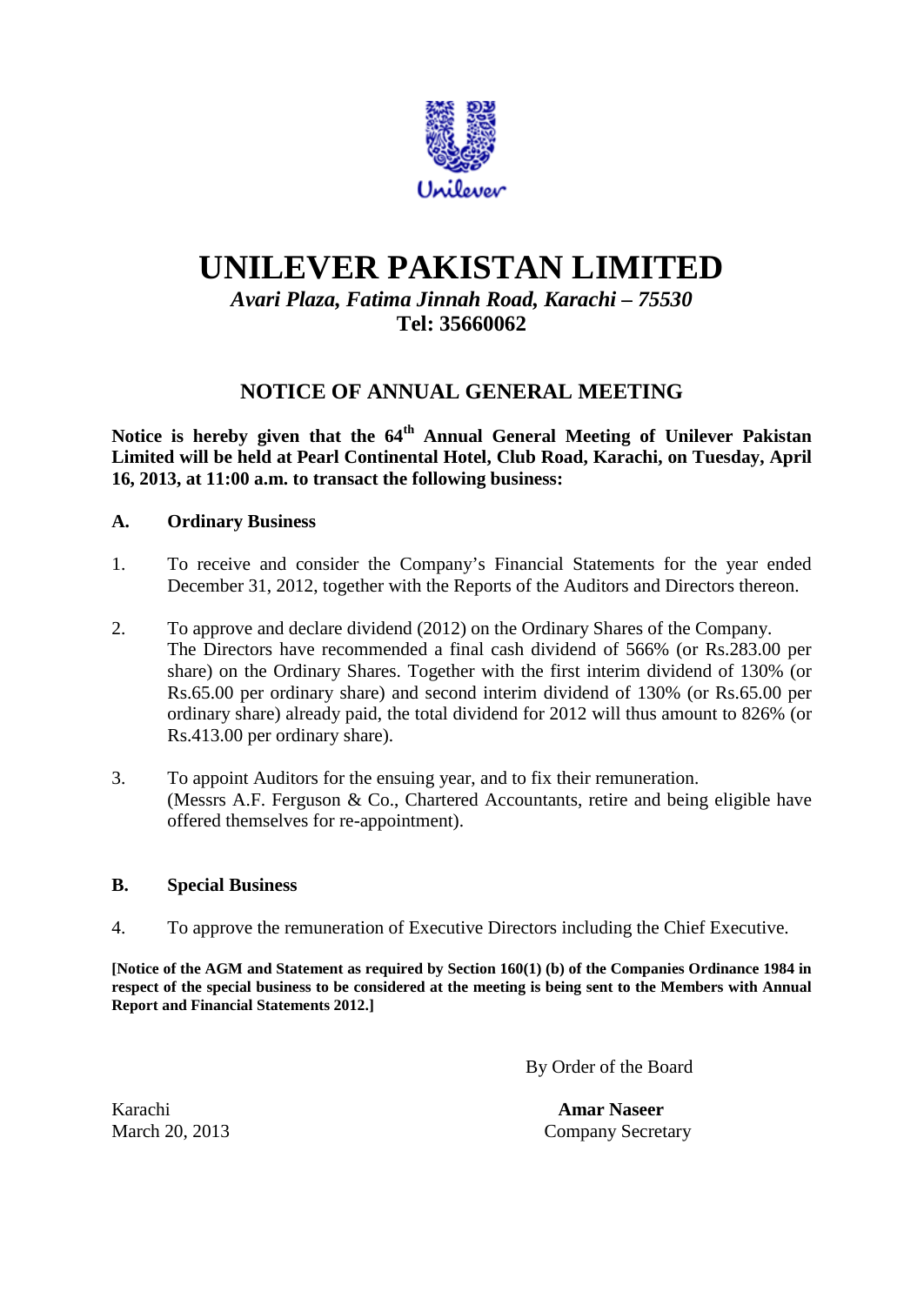## **Notes:**

- 1. The Individual Members who have not yet submitted photocopy of their valid Computerized National Identity Card (CNIC) to the Company/Share Registrar, are once again reminded to send the same at the earliest directly to Company's Share Registrar, Famco Associates (Private) Limited, State Life Building, 1-A, 1<sup>st</sup> Floor, I.I. Chundrigar Road Karachi. The Corporate Entities are requested to provide their National Tax Number (NTN). Please give Folio Number with the copy of CNIC / NTN details. Reference is also made to the Securities and Exchange Commission of Pakistan (SECP) Notifications SRO 779 (I) dated August 18, 2011, and SRO 831 (I) 2012 dated July 05, 2012, which mandates that the dividend warrants should bear CNIC number of the registered member or the authorized person, except in case of minor(s) and corporate members.
- 2. Share Transfer Books will be closed from April 10, 2013 to April 16, 2013 (both days inclusive) when no transfer of shares will be accepted for registration. Transfers in good order, received at the office of Company's Share Registrar M/s Famco Associates (Private) Limited,  $1<sup>st</sup>$  Floor, State Life Building No. 1-A, I.I. Chundrigar Road, Karachi-74000 by the close of the Business on April 09, 2013 will be treated in time for the purpose of payment of Final Dividend to the transferees.
- 3. All Members/Shareholders (whether holding Preference or Ordinary Shares) are entitled to attend and vote at the meeting. A Member may appoint a proxy who need not be a Member of the Company.
- 4. Duly completed instrument of proxy, and the other authority under which it is signed, or a notarially certified copy thereof, must be lodged with the Company Secretary at the Company's Registered Office (1<sup>st</sup> Floor, Avari Plaza, Fatima Jinnah Road, Karachi) at least 48 hours before the time of the meeting.
- 5. Any change of address of Members should be immediately notified to the Company's Share Registrars, Famco Associates (Private) Limited, State Life Building 1-A (1<sup>st</sup>) Floor), I. I. Chundrigar Road, Karachi.

CDC Account Holders will further have to follow the under-mentioned guidelines as laid down by the Securities and Exchange Commission of Pakistan:

## **A. For Attending the Meeting:**

- i) In case of individuals, the account holder or sub-account holder and / or the person whose securities are in group account and their registration details are uploaded as per the Regulations, shall authenticate his / her identity by showing his / her original Computerised National Identity Card (CNIC) or original passport at the time of attending the meeting.
- ii) In case of corporate entity, the Board of Directors' resolution/power of attorney with specimen signature of the nominee shall be produced (unless it has been provided earlier) at the time of the meeting.

#### **B. For Appointing Proxies:**

i) In case of individuals, the account holder or sub-account holder and/or the person whose securities are in group account and their registration details are uploaded as per the Regulations, shall submit the proxy form accordingly.